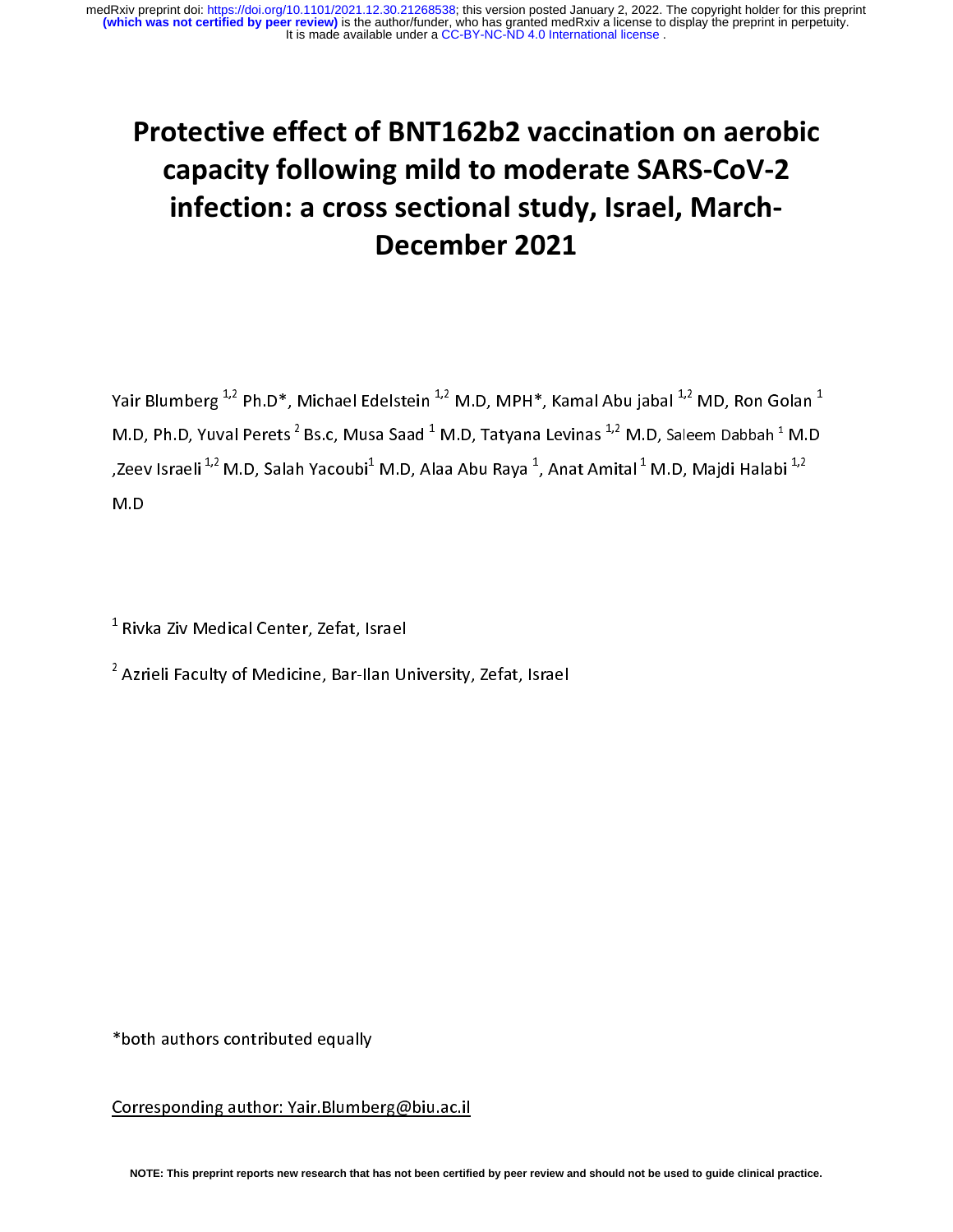## $\overline{a}$ Abstract:

There is increasing evidence that patients who were infected with SARS-CoV-2 may experience adverse health outcomes months after the acute infection has resolved including reduction in aerobic capacity<br>and fatigue. In this study, we compared aerobic capacity and exercise performance of 28 unvaccinated health outcomes months after the acute infection has resolved including reduction in accurating reposity<br>and fatigue. In this study, we compared aerobic capacity and exercise performance of 28 unvaccinated<br>participants to participants to 15 vaccinated ones who performed a symptom limited cardio-pulmonary exercise test<br>(CPET) after acute COVID-19. We identified a significant difference in aerobic capacity between (CPET) after acute COVID-19. We identified a significant difference in aerobic capacity between<br>vaccinated and unvaccinated individuals, with a lower V'O2 peak percentage of predicted in the (CPET)<br>Vaccinated and unvaccinated individuals, with a lower V'O2 peak percentage of predicted in the<br>unvaccinated group. In addition, the unvaccinated group had a reduction in the peak-exercise h vaccinated and underthated individuals, with a lower VID peak percentage or predicted in the<br>unvaccinated group. In addition, the unvaccinated group had a reduction in the peak-exercise he<br>and lower ventilation values. Our and lower ventilation values. Our results suggest objective limitations to exercise capacity in the months following acute COVID19 illness, mitigated by vaccination

# following acute COVID-19 illness, mitigated by vaccination:<br>Introduction:

 $\begin{array}{c} \frac{1}{2} \\ \frac{1}{2} \\ \frac{1}{2} \\ \frac{1}{2} \\ \frac{1}{2} \\ \frac{1}{2} \\ \frac{1}{2} \\ \frac{1}{2} \\ \frac{1}{2} \\ \frac{1}{2} \\ \frac{1}{2} \\ \frac{1}{2} \\ \frac{1}{2} \\ \frac{1}{2} \\ \frac{1}{2} \\ \frac{1}{2} \\ \frac{1}{2} \\ \frac{1}{2} \\ \frac{1}{2} \\ \frac{1}{2} \\ \frac{1}{2} \\ \frac{1}{2} \\ \frac{1}{2} \\ \frac{1}{2} \\ \frac{1}{2} \\ \frac{1}{2} \\ \frac{1}{$ ———————<br>Patients who<br>experience pc<br>COVID. The cu<br>symptoms are experience post-acute adverse health outcomes, a phenomenon that has been named long<br>COVID. The current case definition remains very broad [1] but the most commonly reported<br>symptoms are fatigue, headache and attention/con COVID. The current case definition remains very broad [1] but the most commonly reported<br>symptoms are fatigue, headache and attention/concentration issues, with dyspnoea being fift<br>[2]. In addition, reduced aerobic capacit symptoms are fatigue, headache and attention/concentration issues, with dyspnoea being fifth<br>[2]. In addition, reduced aerobic capacity has been demonstrated in both mild and moderate<br>COVID19 patients[3].<br>The impact of vac

association between COVID19 vaccination and a reduction in reported post-acute symptoms, EJ. In addition, reduced at the million, rule of the million million in the million and moderate<br>COVID19 patients[3].<br>The impact of vaccination on long COVID remains unclear. One large British study showed an<br>association b The impact of vaccina<br>association between (<br>without specifying the<br>more doses of COVID The impact of vacuum criting COVID19 vaccination and a reduction in reported post-acute symptoms,<br>without specifying the symptoms or follow-up duration [4]. Another study showed that one o<br>more doses of COVID-19 vaccine wa without specifying the symptoms or follow-up duration [4]. Another study showed that one or<br>more doses of COVID-19 vaccine was not associated with a reduction in reported long-COVID<br>symptoms, but two doses were [5]. These more doses of COVID-19 vaccine was not associated with a reduction in reported long-COVID<br>symptoms, but two doses were [5]. These studies measure self-reported symptoms. This study<br>is, to our knowledge, the first to compar symptoms, but two doses were [5]. These studies measure self-reported symptoms. This stud<br>is, to our knowledge, the first to compare vaccinated and unvaccinated individuals previously<br>infected with SARS-CoV-2 in terms of a is, to our knowledge, the first to compare vaccinated and unvaccinated individuals previously<br>infected with SARS-CoV-2 in terms of aerobic capacity and exercise performance. infected with SARS-CoV-2 in terms of aerobic capacity and exercise performance.<br>
Methods<br>
This prospective cross-sectional study was conducted at the cardiac rehabilitation department

### Methods

infectives with SARS-Covert with SARS-Methods<br>This prospective cross-sectional study was conducted at the cardiac rehabilitation<br>This Medical Centre, a 300-bed government hospital in Safed, Northern Israel, be  $\begin{array}{c} \n\blacksquare$ of Ziv Medical Centre, a 300-bed government hospital in Safed, Northern Israel, between March of Ziv Medical Centre, a 300-bed government hospital in Safed, Northern Israel, between March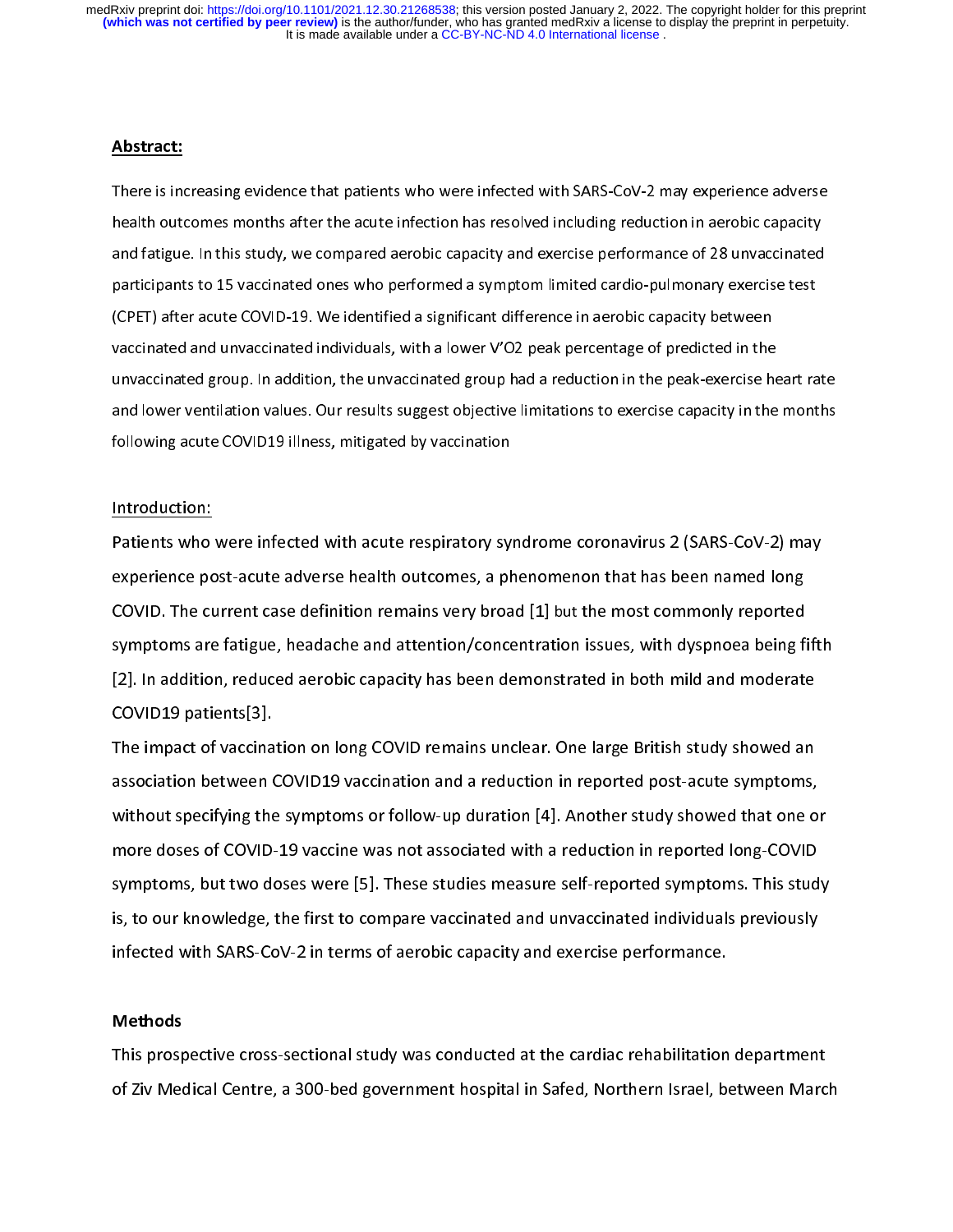2021 and December 2021 (Ethics approval:0100-20-ZIV). Individuals aged 18 to 65 years with<br>previously documented mild to moderate COVID-19 disease were eligible to participate.<br>Each participant performed a symptom-limited previously accumented militarism of the modern correspondent paralytics<br>Each participant performed a symptom-limited cardio-pulmonary exercise test (CPET) us<br>individually calibrated bicycle ergometer (Cortex-Medical). Prio Individually calibrated bicycle ergometer (Cortex-Medical). Prior to exercise, each patient<br>underwent spirometry tests according to the American Thoracic Society protocol [6].<br>The CPET test was performed on a cycle ergomet individually calibrated bitycle ergometric (Cortex-Medical). Prior to exercise, calibrated bicycle underwent spirometry tests according to the American Thoracic Society protocol [6].<br>The CPET test was performed on a cycle The CPET test was performed on a cycle ergometer; subjects were asked to maintain a<br>pedalling frequency of 60 ± 5 revolutions per minute. Throughout the test, cardiac ele<br>activity was monitored using continuous electrocar pedalling frequency of 60 ± 5 revolutions per minute. Throughout the test, cardiac electrical<br>activity was monitored using continuous electrocardiography. Blood pressure and Perceived<br>Exertion (RPE) were measured every tw per mining frequency of 60 ± 5 revolutions per minine. Throughout the test, cardiac electrical<br>activity was monitored using continuous electrocardiography. Blood pressure and Perceived<br>Exertion (RPE) were measured every tw

Exertion (RPE) were measured every two minutes.<br>Peak oxygen consumption (V'O<sub>2</sub>) was defined as the highest value of V'O<sub>2</sub> attained in a 20<br>second interval. Age-predicted heart rate (HR) was calculated as 220-age (bpm). Exertion (RPE) were measured every two minutes.<br>
Peak oxygen consumption (V'O<sub>2</sub>) was defined as the highest value of V'O<sub>2</sub> attained in a 20<br>
second interval. Age-predicted heart rate (HR) was calculated as 220-age (bpm)  $P$ eak oxygen consumption (V'O2) was same as the highest rank of V'O2 attained in a 20<br>second interval. Age-predicted heart rate (HR) was calculated as 220-age (bpm). The anaer<br>threshold (AT), referring to the point at wh threshold (AT), referring to the point at which ventilation starts to increase at a faster rate than V'O<sub>2</sub>, was determined by the V-slope method [6].<br>The minute ventilation/carbon dioxide production (V'E/V'CO<sub>2</sub>) slope w

 $V'O<sub>2</sub>$ , was determined by the V-slope method [6].<br>The minute ventilation/carbon dioxide production (V'E/V'CO<sub>2</sub>) slope was calculated as the<br>coefficient of linear regression obtained by plotting the V'E and V'CO<sub>2</sub> d The minute ventilation/carbon dioxide production<br>coefficient of linear regression obtained by plottin<br>exercise phase.<br>We described the characteristics of each group an coefficient of linear regression obtained by plotting the V'E and V'CO<sub>2</sub> data of the subject's<br>exercise phase.<br>We described the characteristics of each group and compared them using chi square tests.<br>calculated means and

exercise phase.<br>We described the characteristics of each group and compared them using chi square tests.<br>Calculated means and standard errors (SE) for each observation category. We compared<br>observed CPET results to predict We described th<br>calculated mear<br>observed CPET r<br>differences wer Calculated means and standard errors (SE) for each observation category. We compared<br>observed CPET results to predicted values within each group using t-tests. Between-group<br>differences were measured using chi square (for calculated means and standard errors (SE) for each observation category. We compared<br>observed CPET results to predicted values within each group using t-tests. Between-group<br>differences were measured using chi square (for differences were measured using chi square (for proportions) and t-tests (for means). Anal<br>was performed using SPSS software (IBM SPSS Statistics for Windows, Version 25.0. Armor<br>NY). P-value of 5% or less was considered s was performed using SPSS software (IBM SPSS Statistics for Windows, Version 25.0. Armonk,<br>NY). P-value of 5% or less was considered statistically significant.<br>Results<br>Forty-three participants were enrolled: 28 unvaccinated

### Results

Whyles and the performance of the set of the set of the set of the set of the set of the set of the set of the<br>
Results<br>
Forty-three participants were enrolled: 28 unvaccinated and 15 vaccinated; patient<br>
characteristics a Results<br>Forty-three participants were enrolled: 28 unvaccinated and 15 v<br>characteristics and symptoms during and after the acute COVID-1<br>Table 1. All patients were infected prior to the Omicron variant be Forty-three presents and symptoms during and after the acute COVID-19 episode are pres<br>Table 1. All patients were infected prior to the Omicron variant being imported to Is<br>vaccinated patients except for 2 received at leas Table 1. All patients were infected prior to the Omicron variant being imported to Israel. All<br>vaccinated patients except for 2 received at least 2 doses, and all were infected post<br>vaccination. The CPET test was conducted Vaccinated patients except for 2 received at least 2 doses, and all were infected post<br>vaccination. The CPET test was conducted at a mean of 119±24 days after acute disease with<br>difference between the two groups (p=0.12). vaccination. The CPET test was conducted at a mean of  $119\pm 24$  days after acute diseadifference between the two groups (p=0.12). There was no difference in baseline dereasting the two groups (p=0.12). There was no diffe difference between the two groups (p=0.12). There was no difference in baseline demographic<br>difference between the two groups (p=0.12). There was no difference in baseline demographic<br>difference between the two groups (p= difference between the two groups (p=0.12). There was no difference in baseline demographic demographic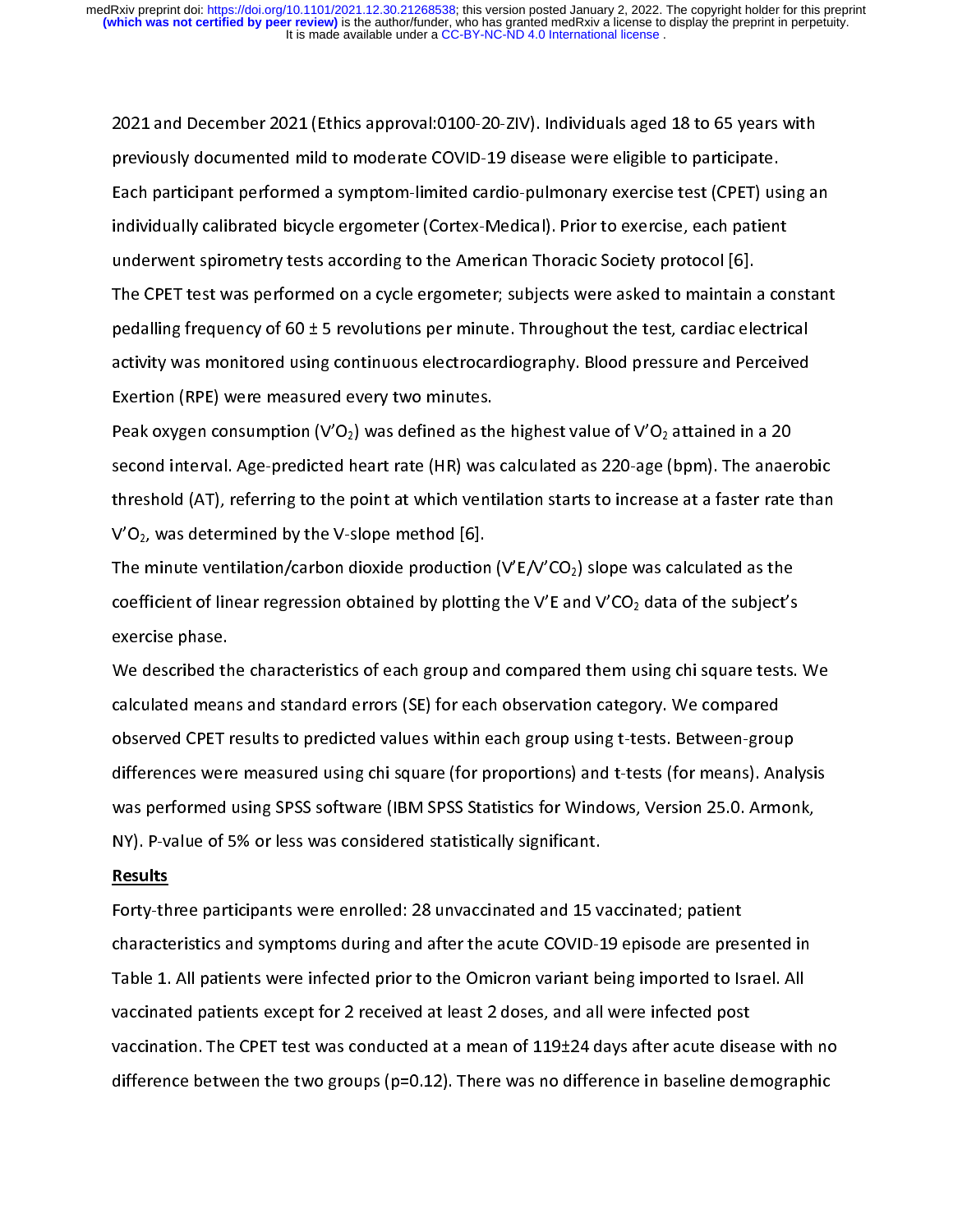and pulmonary function test (PFT) parameters, six participants from the unvaccinated group<br>had comorbidities as presented in Table 1. The major cardiopulmonary metrics are summarized<br>in Table 2. Compared with unvaccinated in Table 2. Compared with unvaccinated individuals, those vaccinated had higher mean V'O<sub>2</sub>/kg<br>at peak exercise as well as mean peak heart rate (HR) (Figure 1). The mean V'O<sub>2</sub>/kg peak in the<br>unvaccinated group was 83% of at peak exercise as well as mean peak heart rate (HR) (Figure 1). The mean V'O<sub>2</sub>/kg peak in the<br>unvaccinated group was 83% of predicted vs 95% in the vaccinated (p<0.05, Table 2); In the<br>unvaccinated group, 14/28 subject at peak extends as well as well as peak exercise (HR) (Figure 1). The mean  $\epsilon$  12/6 peak in the unvaccinated group, 14/28 subjects (50%) had a V'O<sub>2</sub> peak < 80% of predicted vs 2/15 (14%) among those vaccinated. The maxi unvaccinated group, 14/28 subjects (50%) had a V'O<sub>2</sub> peak < 80% of predicted vs 2/15 (14%)<br>among those vaccinated. The maximum HR and VE were reduced among unvaccinated<br>participants compared with those vaccinated (Figure among those vaccinated. The maximum HR and VE were reduced among unvaccinated<br>participants compared with those vaccinated (Figure-1, Table 2).<br>Discussion<br>This study aimed to determine whether vaccination was associated wit

## **Discussion**

among and compared with those vaccinated (Figure-1, Table 2).<br>Discussion<br>This study aimed to determine whether vaccination was associated with exercise capac<br>measured with CPET among individuals previously infected with SA participants compared to the University Comparts Chiesen<br>This study aimed to determine whether vaccination was associated<br>measured with CPET among individuals previously infected with S<br>phase of COVID-19. This study and the determine interact recembent are accounted with same increase phase<br>measured with CPET among individuals previously infected with SARS-CoV-2, after the acute<br>phase of COVID-19.<br>We found a difference in a

phase of COVID-19.<br>We found a difference in aerobic capacity between vaccinated and unvaccinated individuals<br>previously infected with SARS-CoV-2. Unvaccinated individuals on average reached a lower<br>proportion of their pred phase of COVID-21.<br>We found a differen<br>previously infected<br>proportion of their p<br>performed poorly (< previously infected with SARS-CoV-2. Unvaccinated individuals on average reached a lower<br>proportion of their predicted peak V'O<sub>2,</sub> and HR. A high proportion of unvaccinated individua<br>performed poorly (<80% of predicted) proportion of their predicted peak V'O<sub>2,</sub> and HR. A high proportion of unvaccinated individu<br>performed poorly (<80% of predicted) on these indicators.<br>These results suggest chronotropic incompetence in the unvaccinated g

performed poorly (<80% of predicted) on these indicators.<br>These results suggest chronotropic incompetence in the unvaccinated group, with a reduction<br>in the peak-exercise HR and VE, contributing to limited exercise capacit performance in the secults suggest chronotropic incompetence in the un<br>in the peak-exercise HR and VE, contributing to limited exe<br>been demonstrated for HR in other studies [7,8]. In our cor<br>difference in ventilation (V'E) These results and VE, contributing to limited exercise capacity. Similar results have<br>been demonstrated for HR in other studies [7,8]. In our cohort we show that there is also a<br>difference in ventilation (V'E), with lower in the peak-exercise the peak-exercise the peak-exercise head of the peak-exercise head of the peak-exercise HR and ventilation (V'E), with lower values for the unvaccinated group.<br>Identifying the pathological mechanism le

been demonstrated for HR in other studies [7,8]. In our cohort we show that there is also a<br>difference in ventilation (V'E), with lower values for the unvaccinated group.<br>Identifying the pathological mechanism leading to a Identifying the pathological mechanism leading to an inability to increase HR<br>beyond the scope of this study. Suggested mechanisms in the literature inclue<br>mediated damage to the autonomic nervous system during COVID-19 a beyond the scope of this study. Suggested mechanisms in the literature include Immune-<br>mediated damage to the autonomic nervous system during COVID-19 and a peripheral cardiac<br>limit to exercise resulting from an oxygen dif

Our study has some immtations, including the small conort size and unferences in basemit mediated damage to the autonomic nervously services and as the algorithm cardiac<br>limit to exercise resulting from an oxygen diffusion defect [9,10]<br>Our study has some limitations, including the small cohort size and differ Limitations<br>Our study has some limitations, including the small cohort size are<br>characteristics. However, the fact that we measure findings in ine<br>predicted value adjusts for these differences to a large extent. A <u>—————</u><br>Our study h<br>characterist<br>predicted va<br>with co-mol characteristics. However, the fact that we measure findings in individuals against their own predicted value adjusts for these differences to a large extent. A sub analysis excluding patients with co-morbidities did not change the findings (data not shown). Two of the patients were with co-morbidities did not change the findings (data not shown). Two of the patients were patients were patients were patients were patients were patients were patients were patients were patients were patients were patie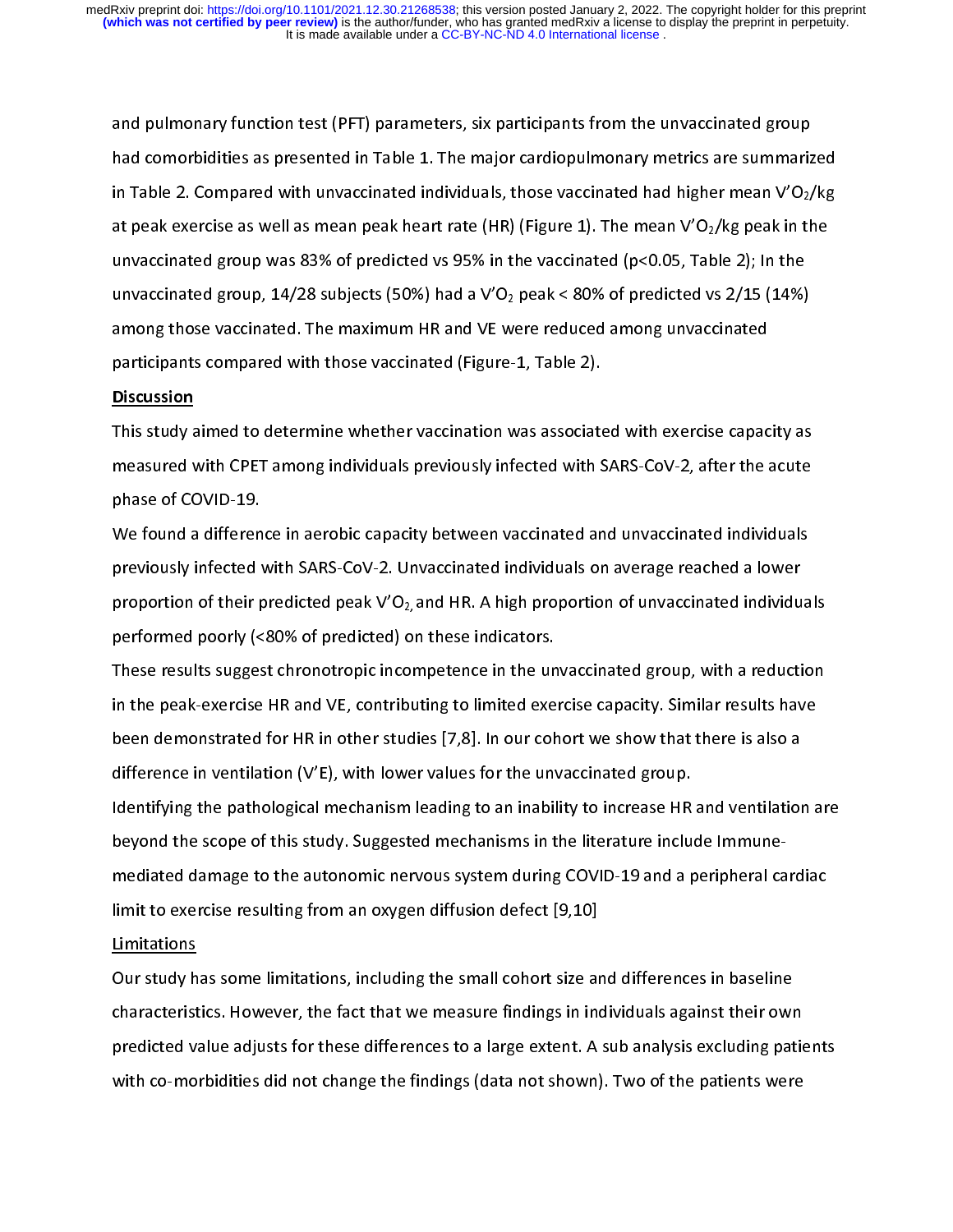vaccination. We did not evaluate blood gas, which could have revealed more about th<br>cause of exercise limitation for patients with reduced pVO<sub>2</sub>.<br>Conclusion<br>This study suggests that COVID19 patients can suffer from objec

### **Conclusion**

cause of exercise limitation for patients with reduced  $pVO_2$ .<br>Conclusion<br>This study suggests that COVID19 patients can suffer from objective limitations to exercise<br>capacity in the months following their acute episode. O Conclusion<br>This study suggests that COVID19 patients can suffer from o<br>capacity in the months following their acute episode. Our sti<br>effect of vaccination against decreased aerobic capacity. As capacity in the months following their acute episode. Our study is the first to show a protective<br>effect of vaccination against decreased aerobic capacity. As a more objectively quantifiable effect of vaccination against decreased aerobic capacity. As a more objectively quantifiable<br>definition of long COVID is needed, studies able to demonstrate measurable changes post-acute<br>infection with SARS-CoV-2 are essen definition of long COVID is needed, studies able to demonstrate measurable changes post-a<br>infection with SARS-CoV-2 are essential. The measured protective effect of vaccination gives<br>additional reasons to continue and inte infection with SARS-CoV-2 are essential. The measured protective effect of vaccination gives<br>additional reasons to continue and intensify the vaccine drive globally and similar studies<br>should be replicated on a larger scal additional reasons to continue and intensify the vaccine drive globally and similar studies and the reasons to continue and intensify the vacuum and globally and similar studies<br>should be replicated on a larger scale to confirm our results. should be replicated on a larger scale to confirm our results.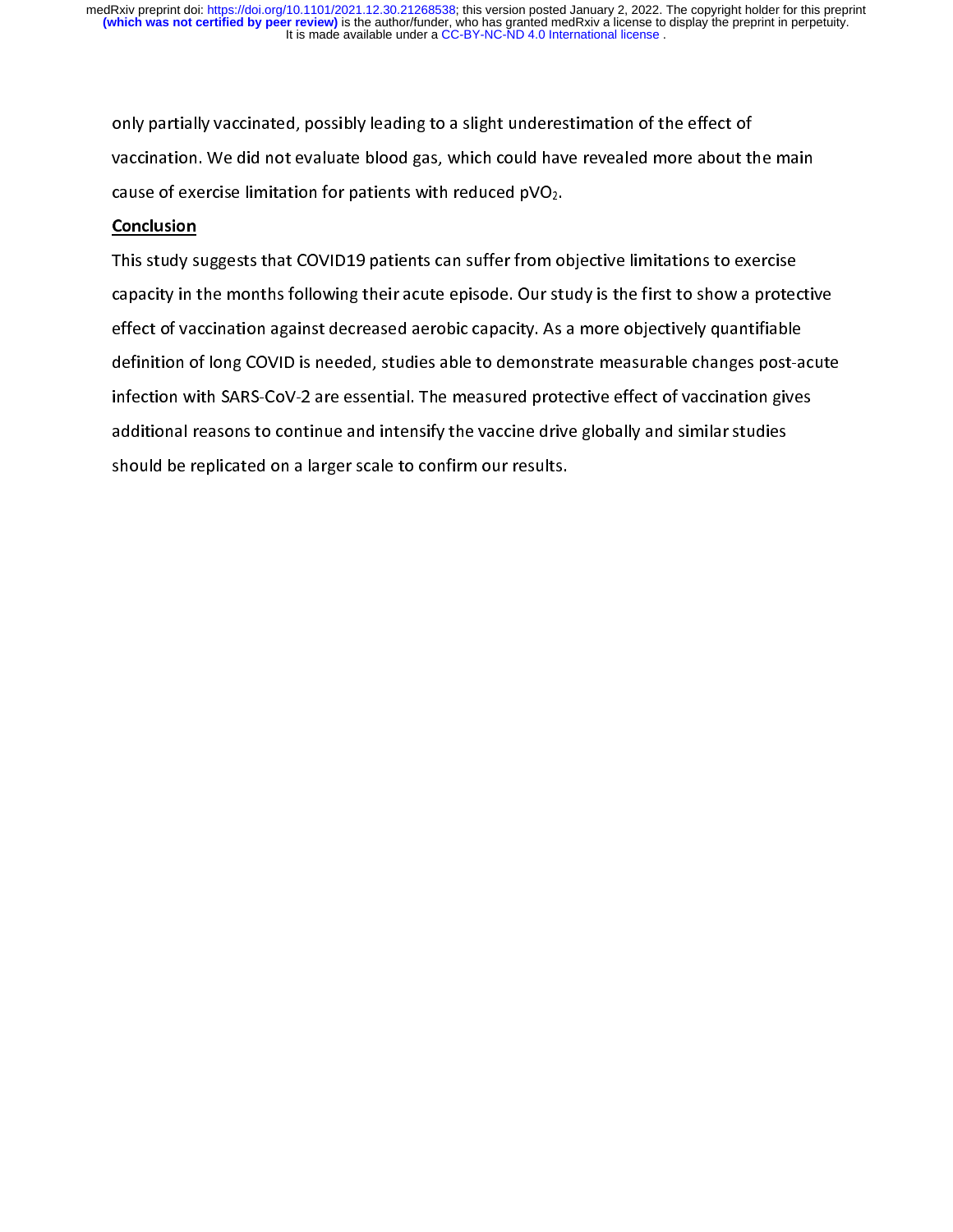# $\frac{1}{2}$ Figure and Tables

 $\frac{1}{2}$  $\frac{1}{\sqrt{2}}$  $\begin{array}{c} \frac{1}{2} \end{array}$ Figure 1: VO2/Kg peak (panel A) and Peak Heart Rate (panel B) among COVID19 Unvaccinated vs Vaccinated patients previously infected with SARS-CoV-2



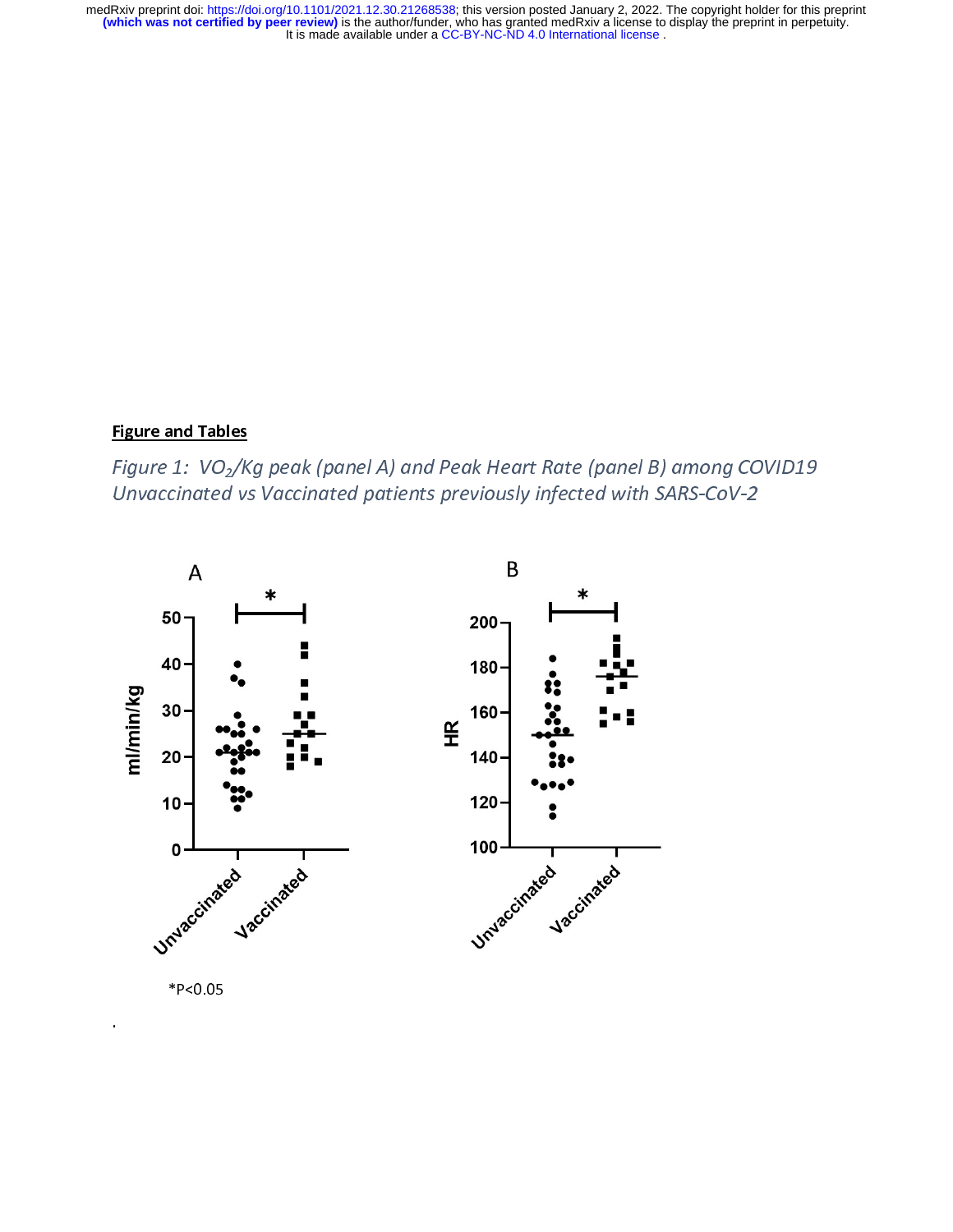| Table 1 – Participant characteristics, symptoms and pulmonary function test (PFT)<br>Unvaccinated (n=28)<br>Vaccinated (n=15)<br>Male (n, %)<br>15 (53%)<br>7 (46%)<br>Female (n, %)<br>13 (46%)<br>8(53%)<br>Age (years, SE)<br>$46.6 \pm 12$<br>$9 + 39.8$<br>Height, (cm, SE)<br>$170 + 8$<br>$13 + 169$<br>Weight, (kg, SE)<br>$82.5 \pm 16$<br>$12 + 77.5$<br>Body Surface Area<br>$1.8 + 0.6$<br>$0.22 \pm 1.92$<br>Body mass Index<br>28 <sub>±6</sub><br>$3.2 \pm 26.8$<br>Comorbidities<br>Diabetes Mellitus (n, %)<br>4(14%)<br>4(14%)<br>Hypertension (n, %)<br>PFT (Pulmonary Function Test)<br>Forced Vital Capacity (FVC)<br>$1.5 + 4.8$<br>$4.5 \pm 1.2$<br>$1.1 + 3.8$<br>$3.5 \pm 0.9$<br>FEV <sub>1</sub> /FVC<br>78.5 ± 8<br>$7.2 + 79.5$<br>Symptoms during acute COVID-19<br>15 (53%)<br>4 (26%)<br>Dyspnea<br>10 (35%)<br>6 (40%)<br>Cough<br>3(10%)<br>4 (26%)<br>Runny nose<br>Loss of taste or smell<br>13 (46%)<br>10 (66%)<br>16 (57%)<br>8 (15%)<br>Headache<br>4 (14%)<br>1(6%)<br>Dizziness<br>1(3%)<br>1(6%)<br>Diarrhea<br>Muscle or body aches<br>19 (67%)<br>11 (73%)<br>14 (40%)<br>5 (33%)<br>Fever<br>Post-acute symptoms<br>14 (40%)<br>Fatigue<br>5 (33%)<br>Muscle or body aches<br>8 (28%)<br>2(13%)<br>Effort dyspnea<br>15 (53%)<br>5 (33%) |                                             |  |  |
|----------------------------------------------------------------------------------------------------------------------------------------------------------------------------------------------------------------------------------------------------------------------------------------------------------------------------------------------------------------------------------------------------------------------------------------------------------------------------------------------------------------------------------------------------------------------------------------------------------------------------------------------------------------------------------------------------------------------------------------------------------------------------------------------------------------------------------------------------------------------------------------------------------------------------------------------------------------------------------------------------------------------------------------------------------------------------------------------------------------------------------------------------------------------------------------------------------------------------------------------------------------------------------------|---------------------------------------------|--|--|
|                                                                                                                                                                                                                                                                                                                                                                                                                                                                                                                                                                                                                                                                                                                                                                                                                                                                                                                                                                                                                                                                                                                                                                                                                                                                                        |                                             |  |  |
|                                                                                                                                                                                                                                                                                                                                                                                                                                                                                                                                                                                                                                                                                                                                                                                                                                                                                                                                                                                                                                                                                                                                                                                                                                                                                        |                                             |  |  |
|                                                                                                                                                                                                                                                                                                                                                                                                                                                                                                                                                                                                                                                                                                                                                                                                                                                                                                                                                                                                                                                                                                                                                                                                                                                                                        |                                             |  |  |
|                                                                                                                                                                                                                                                                                                                                                                                                                                                                                                                                                                                                                                                                                                                                                                                                                                                                                                                                                                                                                                                                                                                                                                                                                                                                                        |                                             |  |  |
|                                                                                                                                                                                                                                                                                                                                                                                                                                                                                                                                                                                                                                                                                                                                                                                                                                                                                                                                                                                                                                                                                                                                                                                                                                                                                        |                                             |  |  |
|                                                                                                                                                                                                                                                                                                                                                                                                                                                                                                                                                                                                                                                                                                                                                                                                                                                                                                                                                                                                                                                                                                                                                                                                                                                                                        |                                             |  |  |
|                                                                                                                                                                                                                                                                                                                                                                                                                                                                                                                                                                                                                                                                                                                                                                                                                                                                                                                                                                                                                                                                                                                                                                                                                                                                                        |                                             |  |  |
|                                                                                                                                                                                                                                                                                                                                                                                                                                                                                                                                                                                                                                                                                                                                                                                                                                                                                                                                                                                                                                                                                                                                                                                                                                                                                        |                                             |  |  |
|                                                                                                                                                                                                                                                                                                                                                                                                                                                                                                                                                                                                                                                                                                                                                                                                                                                                                                                                                                                                                                                                                                                                                                                                                                                                                        |                                             |  |  |
|                                                                                                                                                                                                                                                                                                                                                                                                                                                                                                                                                                                                                                                                                                                                                                                                                                                                                                                                                                                                                                                                                                                                                                                                                                                                                        |                                             |  |  |
|                                                                                                                                                                                                                                                                                                                                                                                                                                                                                                                                                                                                                                                                                                                                                                                                                                                                                                                                                                                                                                                                                                                                                                                                                                                                                        |                                             |  |  |
|                                                                                                                                                                                                                                                                                                                                                                                                                                                                                                                                                                                                                                                                                                                                                                                                                                                                                                                                                                                                                                                                                                                                                                                                                                                                                        |                                             |  |  |
|                                                                                                                                                                                                                                                                                                                                                                                                                                                                                                                                                                                                                                                                                                                                                                                                                                                                                                                                                                                                                                                                                                                                                                                                                                                                                        |                                             |  |  |
|                                                                                                                                                                                                                                                                                                                                                                                                                                                                                                                                                                                                                                                                                                                                                                                                                                                                                                                                                                                                                                                                                                                                                                                                                                                                                        |                                             |  |  |
|                                                                                                                                                                                                                                                                                                                                                                                                                                                                                                                                                                                                                                                                                                                                                                                                                                                                                                                                                                                                                                                                                                                                                                                                                                                                                        |                                             |  |  |
|                                                                                                                                                                                                                                                                                                                                                                                                                                                                                                                                                                                                                                                                                                                                                                                                                                                                                                                                                                                                                                                                                                                                                                                                                                                                                        | Forced Expiratory Volume (FEV <sub>1)</sub> |  |  |
|                                                                                                                                                                                                                                                                                                                                                                                                                                                                                                                                                                                                                                                                                                                                                                                                                                                                                                                                                                                                                                                                                                                                                                                                                                                                                        |                                             |  |  |
|                                                                                                                                                                                                                                                                                                                                                                                                                                                                                                                                                                                                                                                                                                                                                                                                                                                                                                                                                                                                                                                                                                                                                                                                                                                                                        |                                             |  |  |
|                                                                                                                                                                                                                                                                                                                                                                                                                                                                                                                                                                                                                                                                                                                                                                                                                                                                                                                                                                                                                                                                                                                                                                                                                                                                                        |                                             |  |  |
|                                                                                                                                                                                                                                                                                                                                                                                                                                                                                                                                                                                                                                                                                                                                                                                                                                                                                                                                                                                                                                                                                                                                                                                                                                                                                        |                                             |  |  |
|                                                                                                                                                                                                                                                                                                                                                                                                                                                                                                                                                                                                                                                                                                                                                                                                                                                                                                                                                                                                                                                                                                                                                                                                                                                                                        |                                             |  |  |
|                                                                                                                                                                                                                                                                                                                                                                                                                                                                                                                                                                                                                                                                                                                                                                                                                                                                                                                                                                                                                                                                                                                                                                                                                                                                                        |                                             |  |  |
|                                                                                                                                                                                                                                                                                                                                                                                                                                                                                                                                                                                                                                                                                                                                                                                                                                                                                                                                                                                                                                                                                                                                                                                                                                                                                        |                                             |  |  |
|                                                                                                                                                                                                                                                                                                                                                                                                                                                                                                                                                                                                                                                                                                                                                                                                                                                                                                                                                                                                                                                                                                                                                                                                                                                                                        |                                             |  |  |
|                                                                                                                                                                                                                                                                                                                                                                                                                                                                                                                                                                                                                                                                                                                                                                                                                                                                                                                                                                                                                                                                                                                                                                                                                                                                                        |                                             |  |  |
|                                                                                                                                                                                                                                                                                                                                                                                                                                                                                                                                                                                                                                                                                                                                                                                                                                                                                                                                                                                                                                                                                                                                                                                                                                                                                        |                                             |  |  |
|                                                                                                                                                                                                                                                                                                                                                                                                                                                                                                                                                                                                                                                                                                                                                                                                                                                                                                                                                                                                                                                                                                                                                                                                                                                                                        |                                             |  |  |
|                                                                                                                                                                                                                                                                                                                                                                                                                                                                                                                                                                                                                                                                                                                                                                                                                                                                                                                                                                                                                                                                                                                                                                                                                                                                                        |                                             |  |  |
|                                                                                                                                                                                                                                                                                                                                                                                                                                                                                                                                                                                                                                                                                                                                                                                                                                                                                                                                                                                                                                                                                                                                                                                                                                                                                        |                                             |  |  |
|                                                                                                                                                                                                                                                                                                                                                                                                                                                                                                                                                                                                                                                                                                                                                                                                                                                                                                                                                                                                                                                                                                                                                                                                                                                                                        |                                             |  |  |
|                                                                                                                                                                                                                                                                                                                                                                                                                                                                                                                                                                                                                                                                                                                                                                                                                                                                                                                                                                                                                                                                                                                                                                                                                                                                                        |                                             |  |  |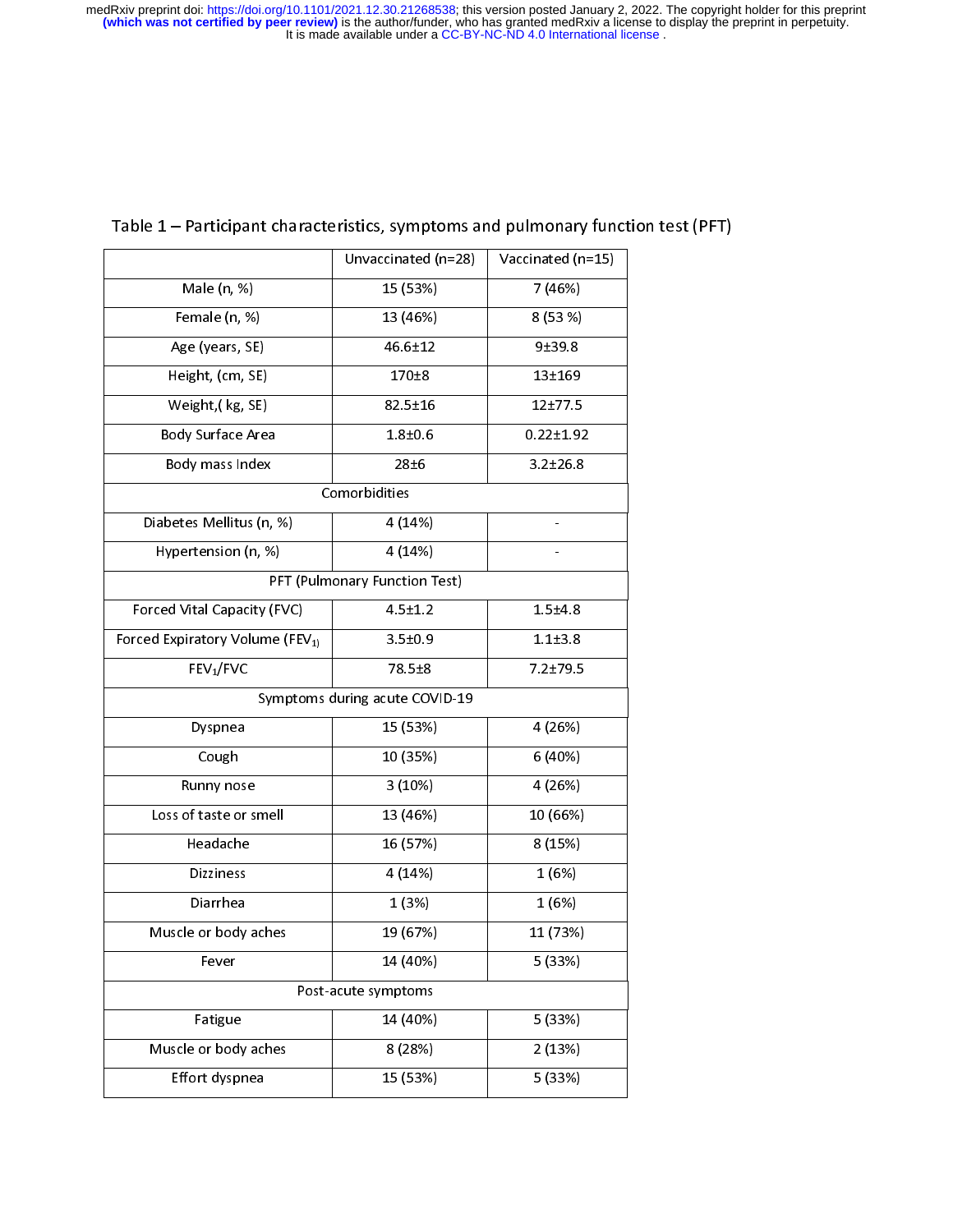| 7%.<br>loss of taste or smell<br>%, |  |
|-------------------------------------|--|
|-------------------------------------|--|

# $\begin{array}{c} \n\frac{1}{2} & \frac{1}{2} \\ \n\frac{1}{2} & \frac{1}{2} \\ \n\frac{1}{2} & \frac{1}{2} \\ \n\frac{1}{2} & \frac{1}{2} \\ \n\frac{1}{2} & \frac{1}{2} \\ \n\frac{1}{2} & \frac{1}{2} \\ \n\frac{1}{2} & \frac{1}{2} \\ \n\frac{1}{2} & \frac{1}{2} \\ \n\frac{1}{2} & \frac{1}{2} \\ \n\frac{1}{2} & \frac{1}{2} \\ \n\frac{1}{2} & \frac{1}{2} \\ \n\frac{1}{2} & \frac{1}{$  $\begin{array}{c} \n\frac{1}{2} & \frac{1}{2} \\ \n\frac{1}{2} & \frac{1}{2} \\ \n\frac{1}{2} & \frac{1}{2} \\ \n\frac{1}{2} & \frac{1}{2} \\ \n\frac{1}{2} & \frac{1}{2} \\ \n\frac{1}{2} & \frac{1}{2} \\ \n\frac{1}{2} & \frac{1}{2} \\ \n\frac{1}{2} & \frac{1}{2} \\ \n\frac{1}{2} & \frac{1}{2} \\ \n\frac{1}{2} & \frac{1}{2} \\ \n\frac{1}{2} & \frac{1}{2} \\ \n\frac{1}{2} & \frac{1}{$  $\frac{1}{2}$

|                                  |                                  |                                  |                  |                     | ັ                                |              |                               | - 17                            |                  |
|----------------------------------|----------------------------------|----------------------------------|------------------|---------------------|----------------------------------|--------------|-------------------------------|---------------------------------|------------------|
|                                  | previously infected with COVID19 |                                  |                  |                     |                                  |              |                               |                                 |                  |
|                                  |                                  |                                  |                  |                     |                                  |              |                               |                                 |                  |
|                                  | Unvaccinated                     |                                  |                  | Vaccinated          |                                  |              | P Values                      |                                 |                  |
|                                  | Peak                             |                                  | AT               | Peak                |                                  | AT           |                               |                                 |                  |
|                                  | Mean±SE                          | % of<br>predicted<br>(value, SE) | Mean±SE          | mean (value,<br>SE) | % of<br>predicted<br>(value, SE) | Mean±SE      | Difference in<br>peak results | Difference in<br>% of predicted | Differer<br>AT   |
| $V'O2$ (L/min)                   | $1.8 + 0.7$                      | 83±20                            | $1.1 \pm 0.3$    | $2.1 + 0.9$         | 95±18                            | $1.44 + 0.5$ | 0.129                         | 0.044                           | 0.1              |
| V'O <sub>2</sub> /kg (ml/min/kg) | $21.6 + 8$                       | 83±20                            | $14.2 \pm 3.3$   | $8 + 274$           | 18±95                            | $17.5 + 5$   | 0.026                         | 0.044                           | 0.04             |
| V'O <sub>2</sub> /HR (ml)        | $11.8 + 3.8$                     | $85 + 15$                        | $9.3 + 2$        | $12.2 + 4$          | $88 + 14$                        | $11 + 4$     | 0.71                          | 0.5                             | 0.1              |
| WR (Watt)                        | 111.9±41.7                       | $61.2 \pm 15$                    | 60±22.5          | 128±40              | $69 + 12$                        | $62 + 21$    | 0.2                           | 0.38                            | 0.4 <sup>1</sup> |
| HR (Beats/min)                   | 148 5±18 8                       | 85±12                            | 120.2±13         | 174±12.5            | 108±8.5                          | 130±13.5     | 0.0004                        | 0.002                           | 0.21             |
| VE (L/min)                       | 70.3±26                          | 17±61.5                          | 36.5±8.7         | $97 + 33$           | $94\pm18$                        | $42 + 14$    | 0.004                         | 0.003                           | 0.3 <sub>1</sub> |
| V'E/VCO <sub>2</sub>             | $35.4 + 6$                       | $\sim$                           | $3.5 \pm 30.0$   | 37 <sub>±2</sub>    | $\sim$                           | 28±2         | 0.152                         | $\sim$                          | 0.1              |
| <b>RPE</b>                       | $18.8 + 2$                       | $\rightarrow$                    | $13.7 \pm 3.2$ # | 19.8±1              | $\sim$                           | $10.7 + 3$   | 0.166                         | $\blacksquare$                  | 0.0              |

 $\overline{a}$ |<br>|

Funding statement: the study received no external funding<br>Conflict of interest statement: the authors declare no conflict of interest  $\overline{a}$